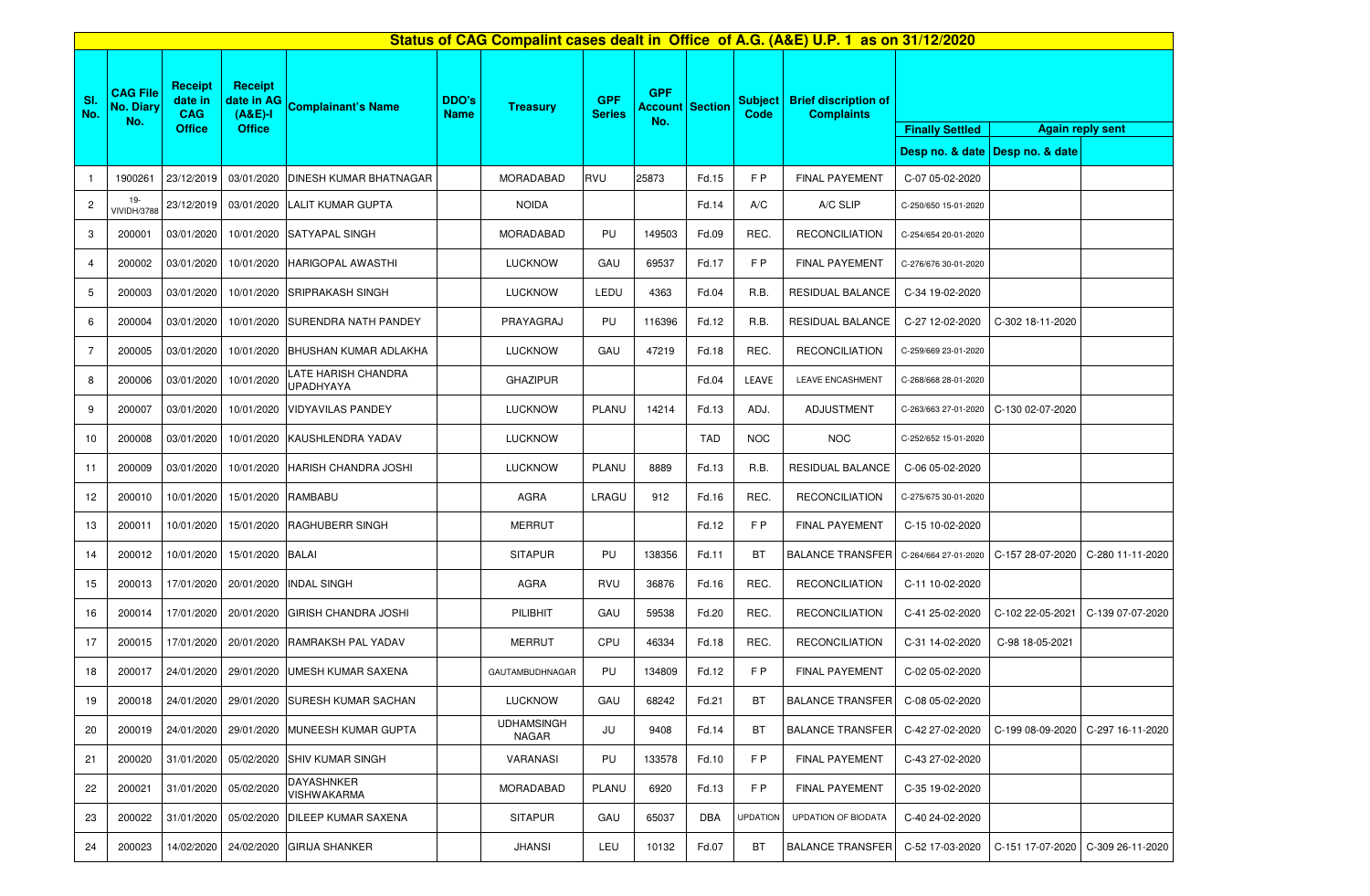| 25  | 200024 | 14/02/2020 | 24/02/2020 | RAMMURTI KANAUJIYA                | <b>FATEHPUR</b>                     | PU           | 130439 | Fd.12 | R.B. | <b>RESIDUAL BALANCE</b>            | C-72 30-04-2020  | C-197 04-09-2020                  |                  |
|-----|--------|------------|------------|-----------------------------------|-------------------------------------|--------------|--------|-------|------|------------------------------------|------------------|-----------------------------------|------------------|
| 26  | 200025 | 14/02/2020 | 24/02/2020 | VISHESHWAR DAYAL YADAV            | ALLAHABAD                           | PU           | 13394  | Fd.12 | R.B. | <b>RESIDUAL BALANCE</b>            | C-62 22-04-2020  |                                   |                  |
| 27  | 200026 | 14/02/2020 | 24/02/2020 | <b>VINOD KUMAR JAIN</b>           | <b>ALIGARH</b>                      | <b>RVU</b>   | 40302  | Fd.16 | REC. | <b>RECONCILIATION</b>              | C-82 04-05-2020  | C-223 25-09-2020                  |                  |
| 28  | 200027 | 14/02/2020 | 24/02/2020 | KHACHERMAL                        | <b>MATHURA</b>                      | RVU          | 8590   | Fd.15 | F P  | <b>FINAL PAYEMENT</b>              | C-87 08-05-2020  |                                   |                  |
| 29  | 200028 | 14/02/2020 | 24/02/2020 | VINOD KUMAR TOMAR                 | <b>AGRA</b>                         | RVU          | 45961  | Fd.16 | REC. | <b>RECONCILIATION</b>              | C-54 17-03-2020  |                                   |                  |
| -30 | 200029 | 25/02/2020 | 03/03/2020 | <b>SUBHASH</b>                    | MUZAFFARNAGAR                       | RVU          | 32702  | Fd.15 | F P  | <b>FINAL PAYEMENT</b>              | C-84 06-05-2020  | C-305 26-11-2020                  |                  |
| 31  | 200030 | 25/02/2020 | 03/03/2020 | <b>VIRENDRA KUMAR SINGH</b>       | <b>MATHURA</b>                      | STU          | 10603  | Fd.06 | REC. | <b>RECONCILIATION</b>              | C-68 27-04-2020  |                                   |                  |
| 32  | 200031 | 25/02/2020 | 03/03/2020 | <b>PRATAP SINGH</b>               | <b>MATHURA</b>                      | CPU          | 50893  | Fd.21 | F P  | <b>FINAL PAYEMENT</b>              | C-78 30-04-2020  | C-206 11-09-2020                  | C-360 31-12-2020 |
| 33  | 200032 | 25/02/2020 | 03/03/2020 | VIRENDRA KUMAR                    | <b>LUCKNOW</b>                      | GAU          | 63889  | Fd.17 | REC. | <b>RECONCILIATION</b>              | C-69 27-04-2020  |                                   |                  |
| 34  | 200033 | 25/02/2020 | 03/03/2020 | <b>SANJEEV KUMAR GAUTAM</b>       | HARIDWAR,                           | GAU          | 74336  | Fd.20 | REC. | <b>RECONCILIATION</b>              | C-66 22-04-2020  | C-214 14-09-2020                  |                  |
| 35  | 200034 | 25/02/2020 | 03/03/2020 | LATE VINEET KUMAR DIXIT           | <b>FIROZABAD</b>                    | COEDU        | 17173  | Fd.04 | REC. | <b>RECONCILIATION</b>              | C-60 19-03-2020  | C-348 24-12-2020                  |                  |
| 36  | 200035 | 25/02/2020 | 03/03/2020 | <b>MALKHAN SINGH</b>              | <b>TEHRI GARWAL</b>                 | COEDU        | 2395   | Fd.04 | BT   | <b>BALANCE TRANSFER</b>            | C-65 22-04-2020  |                                   |                  |
| 37  | 200036 | 25/02/2020 | 03/03/2020 | JITENDRA KUMAR GERG               | <b>MERRUT</b>                       | LEDU         | 5446   | Fd.05 | F P  | <b>FINAL PAYEMENT</b>              | C-73 30-04-2020  | C-330 10-12-2020                  |                  |
| 38  | 200037 | 25/02/2020 | 03/03/2020 | NIRANJAN PRASAD<br>SRIVASTAVA     | <b>BAHRAICH</b>                     | RVU          | 28683  | Fd.16 | REC. | <b>RECONCILIATION</b>              | C-53 17-03-2020  | C-154 22-07-2020                  |                  |
| 39  | 200038 | 25/02/2020 | 03/03/2020 | <b>CHAVI LAL SUMAN</b>            | LALITPUR                            | JEDU         | 2751   | Fd.05 | REC. | <b>RECONCILIATION</b>              | C-51 16-03-2020  |                                   |                  |
| 40  | 200039 | 13/03/2020 | 18/03/2020 | <b>ANIL KUMAR</b>                 | <b>LUCKNOW</b>                      | RTU          | 6834   | Fd.14 | F P  | <b>FINAL PAYEMENT</b>              | C-49 13-03-2020  |                                   |                  |
| 41  | 200040 | 13/03/2020 | 18/03/2020 | LATE BHAGWAN DAS                  | <b>JHANSI</b>                       | RVU          | 29063  | Fd.15 | F P  | <b>FINAL PAYEMENT</b>              | C-80 30-04-2020  |                                   |                  |
| 42  | 200041 | 13/03/2020 | 18/03/2020 | <b>BHANU PRATAP SINGH</b>         | <b>SULTANPUR</b>                    | <b>FEDU</b>  | 2655   | Fd.03 | REC. | <b>RECONCILIATION</b>              | C-86 06-05-2020  |                                   |                  |
| 43  | 200042 | 13/03/2020 | 18/03/2020 | PRATAP SINGH BHADAURIYA           | <b>JHANSI</b>                       | GAU          | 71545  | Fd.21 | R.B. | RESIDUAL BALANCE                   | C-79 30-04-2020  |                                   |                  |
| 44  | 200043 | 13/03/2020 | 18/03/2020 | <b>SMT. MANJU RANI SHARMA</b>     | <b>MATHURA</b>                      | <b>STEXU</b> | 9340   | Fd.06 | R.B. | <b>RESIDUAL BALANCE</b>            | C-93 13-05-2020  |                                   |                  |
| 45  | 200044 | 13/03/2020 | 18/03/2020 | <b>HARPAL SINGH</b>               | <b>AMROHA</b><br>JP<br><b>NAGAR</b> | <b>BEDU</b>  | 5333   | Fd.05 | F P  | <b>FINAL PAYEMENT</b>              | C-83 04-05-2020  | C-313 26-11-2020                  |                  |
| 46  | 200045 | 13/03/2020 | 18/03/2020 | <b>RAJENDRA PAL SINGH</b>         | <b>GONDA</b>                        | PU           | 62784  | Fd.10 | R.B. | RESIDUAL BALANCE                   | C-94 13-05-2020  | C-186 04-09-2020                  | C-225 25-09-2020 |
| 47  | 200046 |            |            | 13/03/2020 18/03/2020 SANJAY BABU | <b>MERRUT</b>                       | CPU          | 56576  | Fd.18 | BT   | BALANCE TRANSFER   C-76 30-04-2020 |                  |                                   |                  |
| 48  | 200047 | 13/03/2020 | 18/03/2020 | <b>RAMESH CHANDRA</b>             | <b>BASTI</b>                        | LRGU         | 2434   | Fd.15 | REC. | <b>RECONCILIATION</b>              | C-92 12-05-2020  |                                   |                  |
| 49  | 200048 | 19/03/2020 | 24/04/2020 | <b>VIRENDRA PAL</b>               | <b>BARABANKI</b>                    | PLANU        | 6635   | Fd.13 | F P  | <b>FINAL PAYEMENT</b>              |                  | C-101 22-05-2020 C-143 16-07-2020 |                  |
| 50  | 200049 | 20/03/2020 | 24/04/2020 | <b>ABDULLAH SALMAN</b>            | <b>BULANDSHAHAR</b>                 | LEU          | 11074  | Fd.07 | F P  | <b>FINAL PAYEMENT</b>              | C-91 08-05-2020  | C-331 11-12-2020                  |                  |
| 51  | 200050 | 29/04/2020 | 26/05/2020 | <b>KRISHNA</b>                    | <b>JHANSI</b>                       | LRJU         | 1761   | Fd.15 | F P  | <b>FINAL PAYEMENT</b>              | C-109 08-06-2020 | C-215 14-09-2020                  |                  |
| 52  | 200051 | 29/04/2020 | 28/05/2020 | <b>PRAMOD KUMAR DIXIT</b>         | <b>LUCKNOW</b>                      | PU           | 131953 | Fd.11 | F P  | <b>FINAL PAYEMENT</b>              | C-111 11-06-2020 |                                   |                  |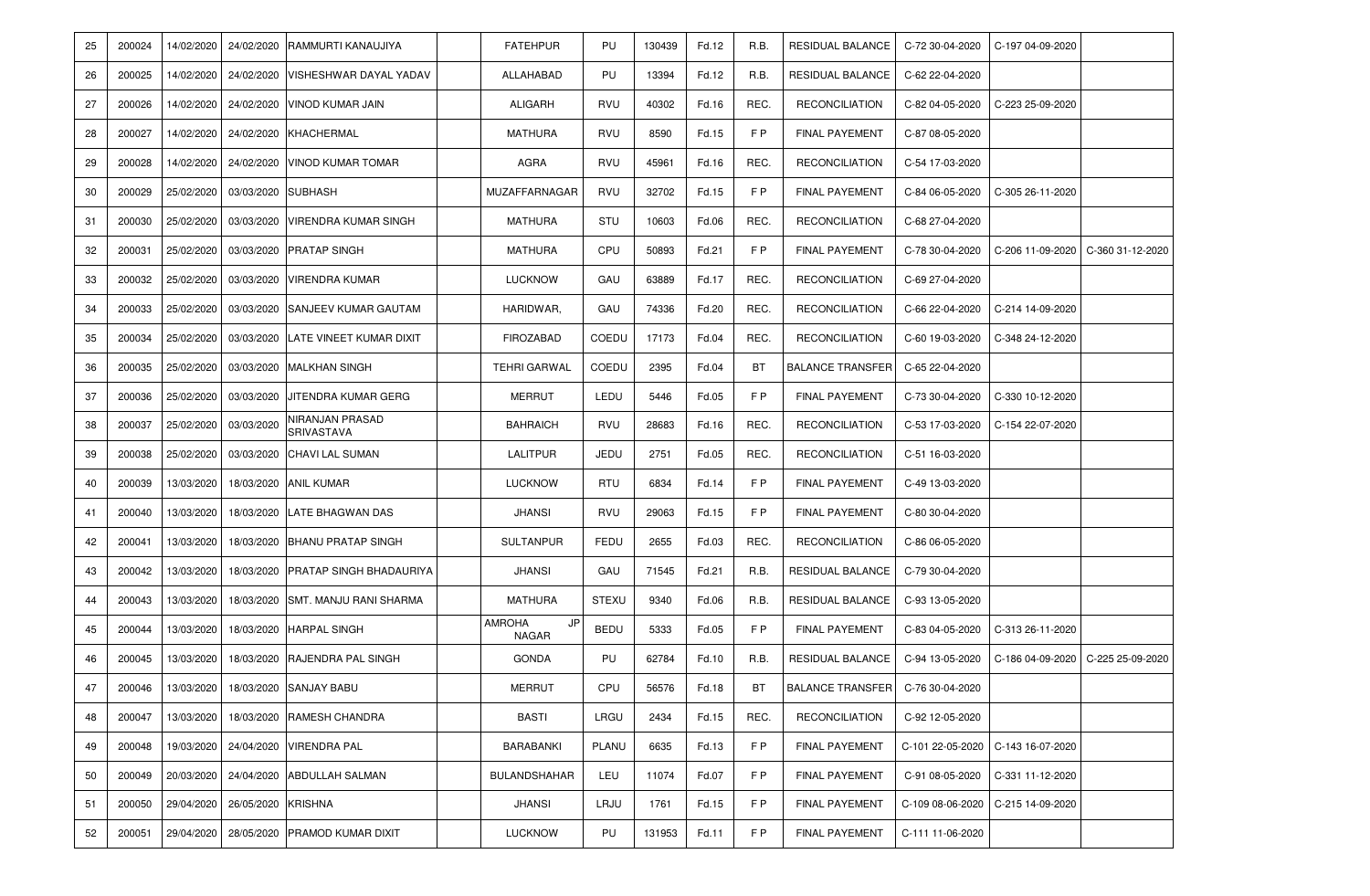| 53 | 200052 | 26/05/2020 | 02/06/2020 | <b>JAGAT BAHADUR</b>                 | PRAYAGRAJ        | LRAU         | 2669   | Fd.16 | R.B.           | RESIDUAL BALANCE   C-148 17-07-2020 |                  |                  |                  |
|----|--------|------------|------------|--------------------------------------|------------------|--------------|--------|-------|----------------|-------------------------------------|------------------|------------------|------------------|
| 54 | 200053 | 28/05/2020 | 10/06/2020 | <b>RAJKUMAR GAUD</b>                 | <b>MEERUT</b>    | CPU          | 64915  | Fd.18 | F P            | <b>FINAL PAYEMENT</b>               | C-118 18-06-2020 | C-253 19-10-2020 |                  |
| 55 | 200054 | 28/05/2020 | 10/06/2020 | ABHAY KUMAR SAXENA                   | <b>LUCKNOW</b>   | <b>NEU</b>   | 2307   | Fd.11 | REC.           | <b>RECONCILIATION</b>               | C-146 17-07-2020 |                  |                  |
| 56 | 200056 | 08/06/2020 | 16/06/2020 | KAMAL KISHORE SAXENA                 | BADAUN           | BEDU         | 2593   | Fd.04 | REC.           | <b>RECONCILIATION</b>               | C-142 10-07-2020 |                  |                  |
| 57 | 200058 | 08/06/2020 | 22/06/2020 | ARUN KUMAR SINGH                     | <b>BAHRAICH</b>  | PU           | 139491 | Fd.10 | F P            | <b>FINAL PAYEMENT</b>               | C-158 30-07-2020 |                  |                  |
| 58 | 200059 | 26/06/2020 | 08/07/2020 | <b>SUBHAWATI DIXIT</b>               | <b>SULTANPUR</b> |              |        | Fd.01 | <b>PENSION</b> | <b>PENSION</b>                      | C-153 17-07-2020 |                  |                  |
| 59 | 200060 | 26/06/2020 | 08/07/2020 | <b>USHA GUPTA</b>                    | <b>LUCKNOW</b>   | <b>RTU</b>   | 6460   | Fd.14 | F P            | <b>FINAL PAYEMENT</b>               | C-159 30-07-2020 |                  |                  |
| 60 | 200061 | 26/06/2020 | 08/07/2020 | <b>JASWANT SINGH</b>                 | GAZIABAD         | <b>RVU</b>   | 31638  | Fd.15 | REC.           | <b>RECONCILIATION</b>               | C-177 26-08-2020 | C-226 25-09-2020 |                  |
| 61 | 200062 | 09/07/2020 | 22/07/2020 | <b>CHANDRVEER VERMA</b>              | , RAIBARELY      |              | 25799  | Fd.03 | F P            | <b>FINAL PAYEMENT</b>               | C-179 31-08-2020 | C-224 25-09-2020 | C-277 06-11-2020 |
| 62 | 200063 | 09/07/2020 | 22/07/2020 | <b>MD. IQBAL KHAN</b>                | JALAUN           | CPU          | 49702  | Fd.21 | REC.           | <b>RECONCILIATION</b>               | C-174 25-08-2020 |                  |                  |
| 63 | 200064 | 09/07/2020 | 22/07/2020 | RAJEEV KUMAR<br><b>MAHESHWARI</b>    | <b>HATRAS</b>    | <b>RVU</b>   | 31049  | Fd.16 | FP             | <b>FINAL PAYEMENT</b>               | C-168 13-08-2020 |                  |                  |
| 64 | 200065 | 09/07/2020 | 22/07/2020 | LAJJARAM                             | <b>HARHRAS</b>   | RVU          | 37418  | Fd.16 | REC.           | <b>RECONCILIATION</b>               | C-187 04-09-2020 | C-321 27-11-2020 |                  |
| 65 | 200066 | 09/07/2020 | 22/07/2020 | <b>SANJEEV KUMAR GERG</b>            | <b>BIJNORE</b>   | GAU          | 70381  | Fd.21 | ADJ.           | ADJUSTMENT                          | C-176 25-08-2020 |                  |                  |
| 66 | 200067 | 09/07/2020 | 22/07/2020 | <b>SUKHRAM</b>                       | FAIZABAD         | GAU          | 63942  | Fd.19 | REC.           | <b>RECONCILIATION</b>               | C-172 20-08-2020 | C-304 26-11-2020 |                  |
| 67 | 200068 | 09/07/2020 | 22/07/2020 | MADAN GOPAL VERMA                    | MORADABAD        | CPU          | 36331  | Fd.20 | ADJ.           | ADJUSTMENT                          | C-158 30-07-2020 |                  |                  |
| 68 | 200069 | 19/07/2020 | 05/08/2020 | <b>BRIJ KISHORE TAGORE</b>           | MERRUT           | <b>PLANU</b> | 3899   | Fd.13 | REC.           | <b>RECONCILIATION</b>               | C-193 04-09-2020 |                  |                  |
| 69 | 200070 | 19/07/2020 | 05/08/2020 | <b>VIJENDRA PAL SINGH</b>            | MORADABAD        |              |        | Fd.08 | FP             | <b>FINAL PAYEMENT</b>               | C-171 20-08-2020 |                  |                  |
| 70 | 200071 | 19/07/2020 | 05/08/2020 | JITENDRA KUMAR                       | MUZAFFARNAGAR    | COEDU        | 11759  | DBA   | A/C NO         | A/C NO                              | C-188 04-09-2020 |                  |                  |
| 71 | 200072 | 17/08/2020 | 19/08/2020 | JAGAT NARAYAN SINGH                  | <b>GHAZIPUR</b>  | <b>INDU</b>  | 5659   | Fd.14 | REC.           | <b>RECONCILIATION</b>               | C-221 22-09-2020 |                  |                  |
| 72 | 200073 | 07/08/2020 | 13/08/2020 | JITENDRA SINGH CHAUHAN               | RAIBARELI        | PU           | 131933 | Fd.11 | ADJ.           | ADJUSTMENT                          | C-195 04-09-2020 | C-289 11-11-2020 | C-345 24-12-2020 |
| 73 | 200074 | 07/08/2020 | 13/08/2020 | <b>ASHOK KUMAR</b>                   | <b>SITAPUR</b>   | <b>RVU</b>   | 33255  | Fd.16 | ADJ.           | ADJUSTMENT                          | C-198 04-09-2020 |                  |                  |
| 74 | 200075 | 07/08/2020 | 13/08/2020 | RAJESH KUMAR SRIVASTAVA              | SIDHARTH NAGAR   | GEDU         | 2358   | Fd.05 | REC.           | <b>RECONCILIATION</b>               | C-190 04-09-2020 | C-350 24-12-2020 |                  |
| 75 | 200076 |            |            | 07/08/2020 13/08/2020 RAJENDRA SINGH | KANNAUJ          |              |        | Fd.15 | OTH            | <b>OTHER</b>                        | C-192 04-09-2020 |                  |                  |
| 76 | 200077 | 07/08/2020 | 13/08/2020 | <b>VINOD KUMAR</b>                   | <b>JHANSI</b>    | BEDU         | 5029   | Fd.04 | REC.           | <b>RECONCILIATION</b>               | C-175 28-08-2020 | C-334 16-12-2020 |                  |
| 77 | 200078 | 17/08/2020 | 18/08/2020 | <b>GOPAL KRISHN AMISHRA</b>          |                  |              |        | Fd.18 | FP             | <b>FINAL PAYEMENT</b>               | C-203 09-09-2020 |                  |                  |
| 78 | 200079 | 17/08/2020 | 19/08/2020 | <b>ASHOK KUMAR</b>                   | <b>LUCKNOW</b>   | GAU          | 64357  | Fd.20 | BT             | <b>BALANCE TRANSFER</b>             | C-212 14-09-2020 | C-295 16-11-2020 | C-347 24-12-2020 |
| 79 | 200081 | 17/08/2020 | 19/08/2020 | JITENDRA KUMAR GERG                  | <b>MERRUT</b>    | LEDU         | 5446   | Fd.05 | R.B.           | RESIDUAL BALANCE                    | C-184 31-08-2020 |                  |                  |
| 80 | 200082 | 17/08/2020 | 19/08/2020 | <b>MAHENDRA SINGH</b>                | GAUTAMBUDHNAGAR  | JU           | 5138   | Fd.14 | F P            | <b>FINAL PAYEMENT</b>               | C-222 22-09-2020 | C-327 07-12-2020 |                  |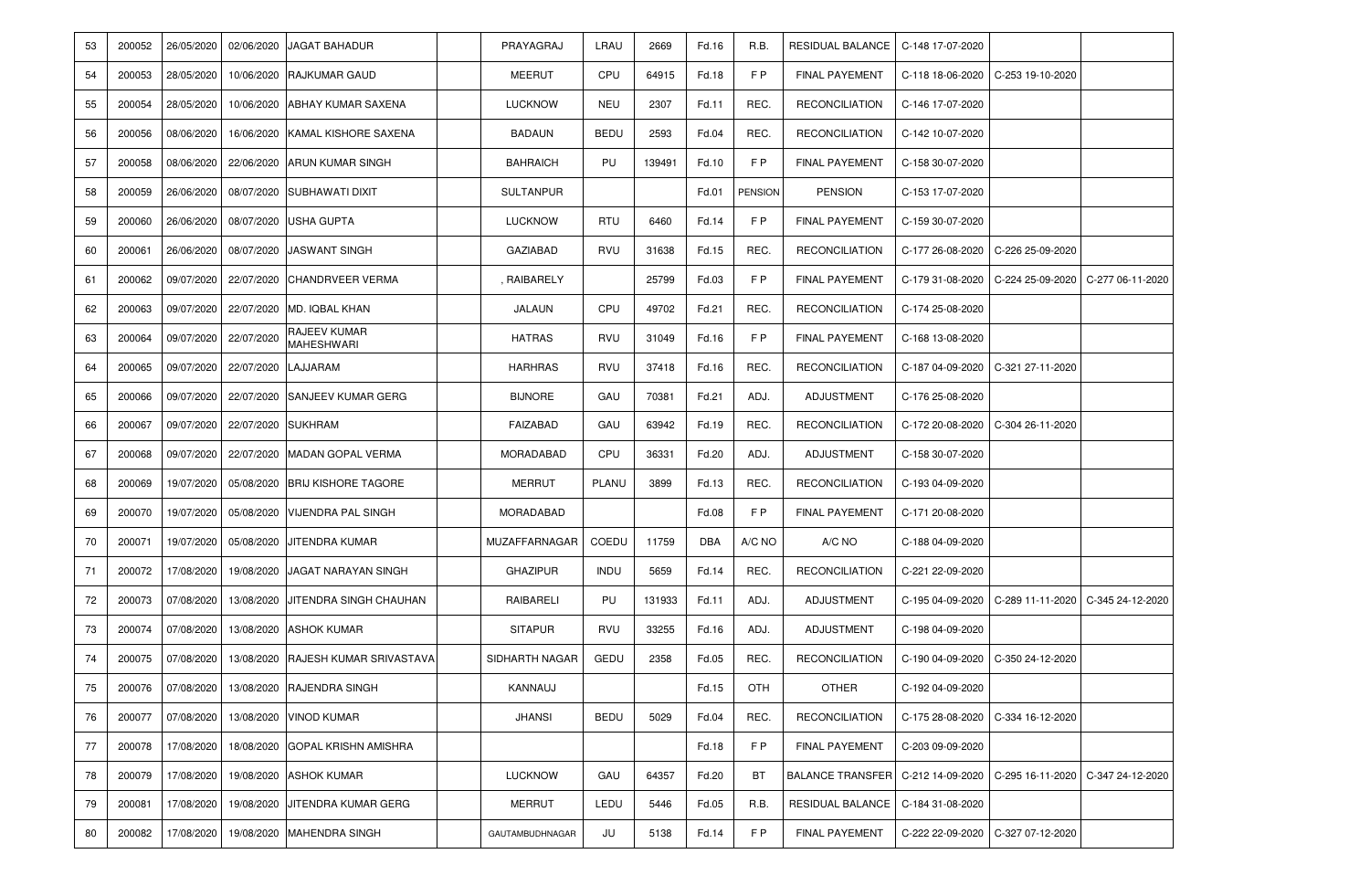| 81  | 200083  | 26/08/2020 | 31/08/2020 | <b>JAYDRATH</b>                            | SHAJAHANPUR         | RVU          | 33577  | Fd.15      | REC.       | <b>RECONCILIATION</b>   | C-210 14-09-2020 | C-264 03-11-2020 |                  |
|-----|---------|------------|------------|--------------------------------------------|---------------------|--------------|--------|------------|------------|-------------------------|------------------|------------------|------------------|
| 82  | 200084  | 26/08/2020 | 31/08/2020 | <b>R.R.SINGH</b>                           | <b>JHANSI</b>       | GAU          | 66583  | Fd.21      | ADJ.       | ADJUSTMENT              | C-228 25-09-2020 |                  |                  |
| 83  | 200085  | 26/08/2020 | 31/08/2020 | MD. ARIF                                   | LUCKNOW             | CPU          | 36326  | Fd.21      | ADJ.       | ADJUSTMENT              | C-229 28-09-2020 | C-340 17-12-2020 |                  |
| 84  | 200086  | 26/08/2020 | 31/08/2020 | <b>JITENDRA KUMAR</b>                      | LUCKNOW             | COEDU        | 11759  | DBA        | A/C NO     | A/C NO                  | C-188 04-09-2020 |                  |                  |
| 85  | 200087  | 27/08/2020 | 04/09/2020 | <b>RAJKUMAR</b>                            | <b>BULANDSHAHAR</b> | CPU          | 28885  | Fd.18      | BT         | <b>BALANCE TRANSFER</b> | C-256 22-10-2020 | C-270 04-11-2020 | C-335 16-12-2020 |
| 86  | 200088  | 27/08/2020 | 04/09/2020 | MD. ARIF                                   | <b>LUCKNOW</b>      | CPU          | 36326  | Fd.19      | ВT         | <b>BALANCE TRANSFER</b> | C-229 28-09-2020 | C-340 17-12-2020 |                  |
| 87  | 200089  | 27/08/2020 | 04/09/2020 | <b>DINESH TEWARY</b>                       | FAIZABAD            | <b>FEDU</b>  | 2686   | Fd.05      | R.B.       | RESIDUAL BALANCE        | C-207 11-09-2020 |                  |                  |
| 88  | 200090  | 27/08/2020 | 04/09/2020 | <b>LAL SINGH</b>                           | SAHARANPUR          |              |        | Fd.05      | REC.       | <b>RECONCILIATION</b>   | C-238 06-10-2020 |                  |                  |
| 89  | 200091  | 27/08/2020 | 04/09/2020 | <b>SITARAM YADAV</b>                       | <b>GORAKHPUR</b>    | CPU          | 40321  | Fd.21      | F P        | <b>FINAL PAYEMENT</b>   | C-232 28-09-2020 |                  |                  |
| 90  | 200092  | 27/08/2020 | 04/09/2020 | NAREBDRA KUMAR PANDEY                      | MAINPUARI           |              |        | DBA        | ALLOT.     | NEW GPF A/C NO.         | C-217 16-09-2020 |                  |                  |
| 91  | 200093  | 27/08/2020 | 04/09/2020 | BHAGWAN SAHAY SHARMA                       | <b>MATHURA</b>      | GEDU         | 3029   | Fd.03      | REC.       | <b>RECONCILIATION</b>   | C-243 06-10-2020 |                  |                  |
| 92  | 200094  | 27/08/2020 | 04/09/2020 | <b>ASGAR HUSAIN</b>                        | <b>BASTI</b>        | LRGU         | 2481   | Fd.15      | F P        | <b>FINAL PAYEMENT</b>   | C-220 21-09-2020 | C-347 24-12-2020 |                  |
| 93  | 200095  | 23/09/2020 | 03/09/2020 | <b>RAJMANI SINGH</b>                       | VARANASI            | <b>NEU</b>   | 434    | Fd.10      | F P        | <b>FINAL PAYEMENT</b>   | C-262 28-10-2020 | C-317 26-11-2020 |                  |
| 94  | 200096  | 23/09/2020 | 03/09/2020 | JAWAHAR LAL YADAV                          | <b>BARABANKI</b>    | PLANU        | 2900   | Fd.13      | FP         | FINAL PAYEMENT          | C-261 28-10-2020 |                  |                  |
| 95  | 200097  | 23/09/2020 | 03/09/2020 | <b>NAZRUL HASSAN</b>                       | <b>LUCKNOW</b>      | PU           | 124147 | Fd.11      | REC.       | <b>RECONCILIATION</b>   | C-257 22-10-2020 |                  |                  |
| 96  | 200098  | 09/09/2020 | 16/09/2020 | KAMLESH KUMAR JAIN                         | <b>LUCKNOW</b>      | GAU          | 73534  | Fd.17      | F P        | <b>FINAL PAYEMENT</b>   | C-227 25-09-2020 |                  |                  |
| 97  | 200099  | 07/09/2020 | 23/09/2020 | KAUSHAL KUMAR PANDEY                       | <b>BASTI</b>        | RVU          | 36410  | Fd.15      | REC.       | <b>RECONCILIATION</b>   | C-240 06-10-2020 |                  |                  |
| 98  | 200100  | 07/09/2020 | 23/09/2020 | <b>MAHESH CHANDRA</b>                      | <b>BIJNORE</b>      | COEDU        | 12333  | Fd.04      | ADJ.       | ADJUSTMENT              | C-231 28-09-2020 |                  |                  |
| 99  | 2000101 | 07/09/2020 | 23/09/2020 | LATE ALOK KUMAR                            | MEERUT              | CPU          | 44888  | Fd.18      | REC.       | <b>RECONCILIATION</b>   | C-233 29-09-2020 |                  |                  |
| 100 | 2000102 | 07/09/2020 | 23/09/2020 | SHIVENDRA KUMAR SINGH                      | <b>BASTI</b>        | <b>MTEDU</b> | 5113   | Fd.03      | REC.       | <b>RECONCILIATION</b>   | C-244 08-10-2020 |                  |                  |
| 101 | 2000103 | 07/09/2020 | 23/09/2020 | <b>KISHORI LAL</b>                         | <b>MERRUT</b>       | <b>PLANU</b> | 3343   | Fd.13      | REC.       | <b>RECONCILIATION</b>   | C-245 12-10-2020 |                  |                  |
| 102 | 2000104 | 07/09/2020 | 23/09/2020 | <b>MANSOOR AHMEND</b>                      | <b>FIROZABAD</b>    | GAU          | 76713  | Fd.20      | ADJ.       | ADJUSTMENT              | C-249 15-10-2020 |                  |                  |
| 103 |         |            |            | 2000105 07/09/2020 23/09/2020 RAJPAL SINGH | GHAZIABAD           |              |        | TAD        | <b>NOC</b> | <b>NOC</b>              | C-236 30-09-2020 |                  |                  |
| 104 | 2000106 | 07/09/2020 | 23/09/2020 | <b>RAM SHIROMANI MISHRA</b>                | PRATAPGARH          | CPU          | 49750  | Fd.17      | R.B.       | RESIDUAL BALANCE        | C-254 20-10-2020 |                  |                  |
| 105 | 2000107 | 07/09/2020 | 23/09/2020 | RAJ BAHADUR YADAV                          | PRAYAGRAJ           |              |        | <b>TAD</b> | <b>NOC</b> | <b>NOC</b>              | C-237 30-09-2020 |                  |                  |
| 106 | 2000108 | 21/09/2020 | 23/09/2020 | RAJEEV BHARDWAJ                            | MERRUT              | <b>MTEDU</b> | 4035   | Fd.05      | ADJ.       | ADJUSTMENT              | C-260 28-10-2020 |                  |                  |
| 107 | 2000109 | 21/09/2020 | 23/09/2020 | <b>SUBHASH CHANDRA</b>                     | D.M. BASTI          | LRGU         | 2484   | Fd.15      | REC.       | <b>RECONCILIATION</b>   | C-258 28-10-2020 |                  |                  |
| 108 | 2000110 | 21/09/2020 | 23/09/2020 | DILSHAD MAZEED                             | BARABANKI           | CPU          | 2359   | Fd.20      | NAME       | NAME CORRECTION         | C-242 06-10-2020 |                  |                  |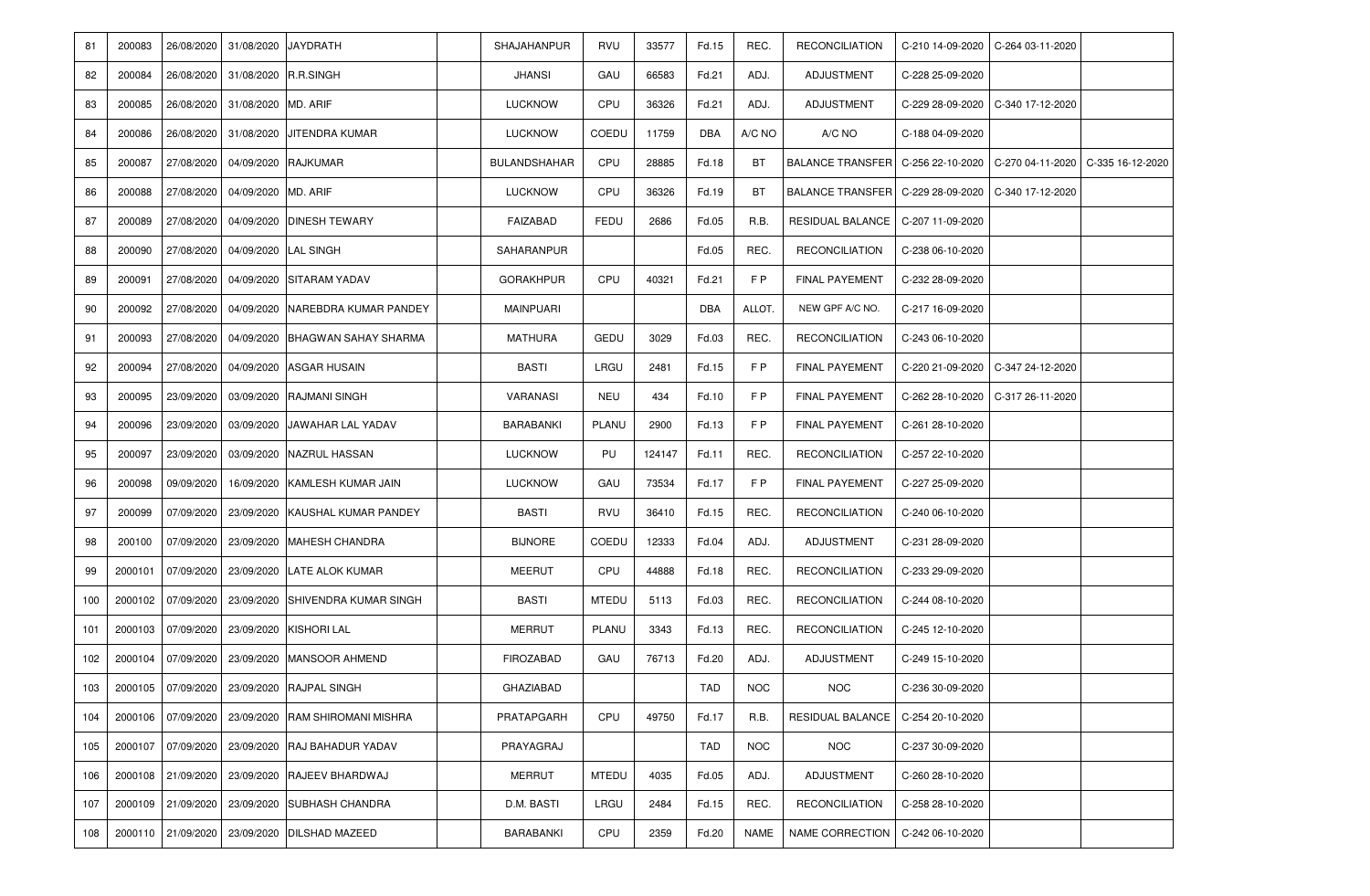| 109 | 2000111 | 21/09/2020 | 23/09/2020 | <b>KISHAN LAL</b>                                 | <b>BULANDSHAHAR</b> | CPU          | 39638  | Fd.18 | REC.   | <b>RECONCILIATION</b> | C-251 15-10-2020 |                                     |  |
|-----|---------|------------|------------|---------------------------------------------------|---------------------|--------------|--------|-------|--------|-----------------------|------------------|-------------------------------------|--|
| 110 | 2000112 | 21/09/2020 | 23/09/2020 | <b>MD. IMRAN KHAN</b>                             | <b>LUCKNOW</b>      | <b>PLANU</b> | 12693  | Fd.13 | ADJ.   | <b>ADJUSTMENT</b>     | C-246 14-10-2020 |                                     |  |
| 111 | 2000113 | 08/10/2020 | 08/10/2020 | SUDHANSHU CHATURVEDI                              | <b>BARABANKI</b>    | COEDU        | 6169   | Fd.03 | ADJ.   | ADJUSTMENT            | C-282 11-11-2020 |                                     |  |
| 112 | 2000114 | 05/10/2020 | 08/10/2020 | <b>RAJ KUMAR</b>                                  | MORADABAD           | PU           | 157306 | Fd.09 | ADJ.   | ADJUSTMENT            | C-259 28-10-2020 |                                     |  |
| 113 | 2000115 | 05/10/2020 | 08/10/2020 | <b>DEVI SARAN</b>                                 | ALIGARH             | <b>INDU</b>  | 6943   | Fd.13 | ADJ.   | ADJUSTMENT            | C-285 11-11-2020 |                                     |  |
| 114 | 2000116 | 08/10/2020 | 08/10/2020 | RATNAKAR MISHRA                                   | <b>GORAKHPUR</b>    | CPU          | 60360  | Fd.21 | REC.   | <b>RECONCILIATION</b> | C-322 27-11-2020 |                                     |  |
| 115 | 2000117 | 05/10/2020 | 08/10/2020 | LATE KARNA SINGH                                  | <b>MERRUT</b>       | <b>RVU</b>   | 45960  | Fd.15 | F P    | <b>FINAL PAYEMENT</b> | C-250 15-10-2020 |                                     |  |
| 116 | 2000118 | 05/10/2020 | 08/10/2020 | SAMPURNANAD DIWEDI                                | <b>LUCKNOW</b>      | <b>FSU</b>   | 9869   | Fd.08 | ADJ.   | ADJUSTMENT            | C-252 19-10-2020 | C-338 16-12-2020                    |  |
| 117 | 2000119 | 05/10/2020 | 08/10/2020 | <b>ANUP KUMAR SAXENA</b>                          | AGRA                | STU          | 6169   | Fd.06 | R.B.   | RESIDUAL BALANCE      | C-291 11-11-2020 |                                     |  |
| 118 | 2000120 | 05/10/2020 | 08/10/2020 | <b>ANANT DEV</b>                                  | MORADABAD           | <b>IPSU</b>  | 864    | Fd.01 | ADJ.   | ADJUSTMENT            | C-248 15-10-2020 |                                     |  |
| 119 | 2000121 | 07/10/2020 | 22/10/2020 | RAM BHAROSI LAL SHUKLA                            | AGRA                | STU          | 8195   | Fd.06 | FP     | <b>FINAL PAYEMENT</b> |                  | C-296 16-11-2020   C-349 24-12-2020 |  |
| 120 | 2000122 | 07/10/2020 | 22/10/2020 | SATISH CHANDRA<br><b>SRIVASTAVA</b>               | <b>VARANASI</b>     | STU          | 3936   | Fd.06 | ADJ.   | ADJUSTMENT            | C-268 04-11-2020 |                                     |  |
| 121 | 2000123 | 07/10/2020 | 22/10/2020 | SUNEEL KUMAR DHAWAN                               | PILIBHIT            | STU          | 12236  | Fd.06 | F P    | <b>FINAL PAYEMENT</b> | C-267 03-11-2020 | C-344 24-12-2020                    |  |
| 122 | 2000124 | 07/10/2020 | 22/10/2020 | <b>CHOTEY SINGH</b>                               | <b>BIJNORE</b>      | CPU          | 53480  | Fd.11 | REC.   | <b>RECONCILIATION</b> | C-323 27-11-2020 |                                     |  |
| 123 | 2000125 | 07/10/2020 | 22/10/2020 | <b>ISATISH CHANDRA SHARMA</b>                     | <b>LUCKNOW</b>      | GAU          | 66123  | Fd.17 | F P    | <b>FINAL PAYEMENT</b> | C-269 04-11-2020 |                                     |  |
| 124 | 2000126 | 07/10/2020 | 22/10/2020 | AJEET KUMAR RASTOGI                               | <b>LUCKNOW</b>      | RTU          | 7001   | Fd.14 | ALLOT. | NEW GPF A/C NO.       | C-273 06-11-2020 |                                     |  |
| 125 | 2000127 | 07/10/2020 | 22/10/2020 | SHIVENDRA KUMAR SINGH                             | <b>LUCKNOW</b>      | GAU          | 75185  | Fd.19 | ADJ.   | ADJUSTMENT            | C-316 26-11-2020 |                                     |  |
| 126 | 2000128 | 07/10/2020 | 22/10/2020 | <b>ISHWAR DEV SINGH</b>                           | VARANASI            | PU           | 129683 | Fd.10 | F P    | <b>FINAL PAYEMENT</b> | C-307 26-11-2020 |                                     |  |
| 127 | 2000129 | 07/10/2020 | 22/10/2020 | ANIL KUMAR SHARMA                                 | <b>MAIPURI</b>      | GAU          | 69680  | Fd.20 | ADJ.   | ADJUSTMENT            | C-271 04-11-2020 |                                     |  |
| 128 | 2000130 | 07/10/2020 | 22/10/2020 | <b>SAGEER AHMED</b>                               | <b>LUCKNOW</b>      | GAU          | 74768  | Fd.17 | ADJ.   | ADJUSTMENT            | C-278 06-11-2020 |                                     |  |
| 129 | 2000131 | 22/10/2020 | 26/10/2020 | RAJENDRA PRASAD                                   | ALIGARH             | STU          | 10791  | Fd.17 | REC.   | <b>RECONCILIATION</b> | C-284 11-11-2020 | C-343 24-12-2020                    |  |
| 130 | 2000132 | 22/10/2020 | 26/10/2020 | RAJENDRA PRASAD                                   | ALIGARH             | STU          | 10792  | Fd.17 | REC.   | <b>RECONCILIATION</b> |                  | C-284 11-11-2020   C-343 24-12-2020 |  |
| 131 |         |            |            | 2000133 22/10/2020 26/10/2020 SANTOSH KUMAR TYAGI | MUZAFFARNAGAR       | PU           | 149398 | Fd.11 | ADJ.   | ADJUSTMENT            | C-311 26-11-2020 |                                     |  |
| 132 | 2000134 | 22/10/2020 | 26/10/2020 | ATMPRAKASH YADAV                                  | <b>LUCKNOW</b>      | PU           | 143821 | Fd.11 | ADJ.   | <b>ADJUSTMENT</b>     | C-287 11-11-2020 | C-358 31-12-2020                    |  |
| 133 | 2000135 | 28/10/2020 | 03/11/2020 | <b>MAZAHIR HUSAIN</b>                             | <b>BARABANKI</b>    | <b>RVU</b>   | 29971  | Fd.16 | R.B.   | RESIDUAL BALANCE      | C-300 16-11-2020 |                                     |  |
| 134 | 2000136 | 28/10/2020 | 11/11/2020 | <b>BHOLEY RAM</b>                                 | SAMBHAL             | CPU          | 40484  | Fd.20 | ADJ.   | ADJUSTMENT            | C-318 26-11-2020 |                                     |  |
| 135 | 2000137 | 28/10/2020 | 11/11/2020 | RAKESH BABU GUPTA                                 | <b>MATHURA</b>      | GAU          | 67575  | Fd.21 | REC.   | <b>RECONCILIATION</b> | C-333 16-12-2020 |                                     |  |
| 136 | 2000138 | 28/10/2020 | 11/11/2020 | <b>MD. QUASIM</b>                                 | <b>GORAKHPUAR</b>   | PU           | 112749 | Fd.09 | F P    | <b>FINAL PAYEMENT</b> | C-315 26-11-2020 |                                     |  |